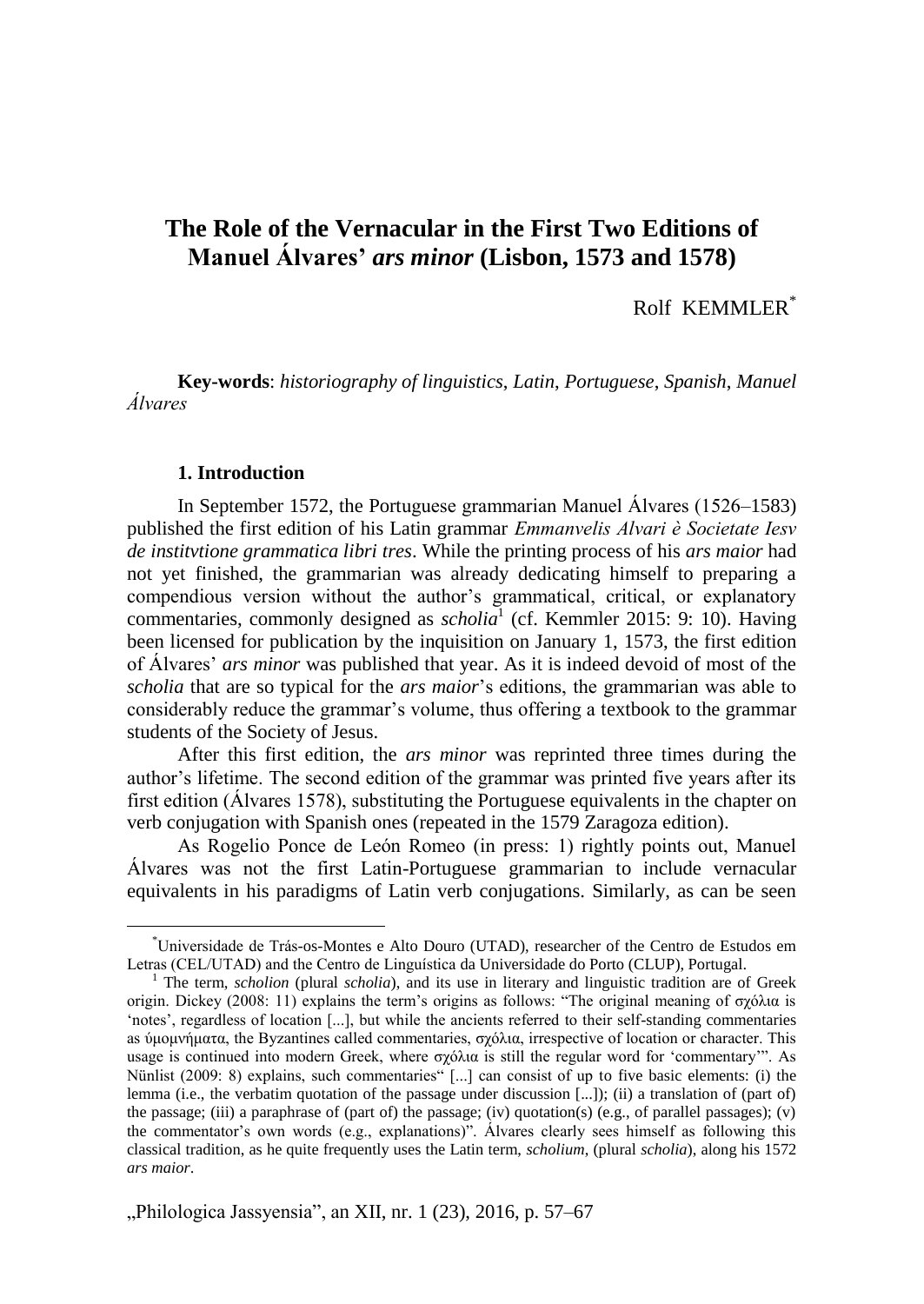throughout the commentaries on the four Latin conjugations in the commented version of Nebrija's *Introductiones latinae* (1495), the occurrence of vernacular forms in Latin-Portuguese grammar has been a recurring feature since the second 16th century grammar by Máximo de Sousa (1535: fol. [xxxvj]).

In my paper, I offer a brief comparative analysis of the respective parts of the first two editions of the *ars minor* where the grammarian offers a number of considerations to the two vernacular languages.

#### **2. The role of Portuguese and Spanish in Álvares**' **Latin grammars**

With the exception of the paper by Barbara Schäfer (1993) – considerably augmented in the recent Portuguese version (Schäfer-Prieß 2010) – and despite the important papers presented by Rogelio Ponce de León Romeo (2000, 2003, 2007, in press), modern research seems to almost have ignored the vernacular equivalents that are so typical for Álvares' chapter "De Verborvm Conivgatione" (and which the rest of the grammar is devoid of). This seems curious, given that those vernacular elements are indeed one of the crucial aspects that permit the identification of different national traditions of Álvares' grammar, at least during the first centuries of its existence, that is, during a time when the grammar's metalanguage was mostly Latin.

Ever since the separate publication of the first two editions of the second book, *De constrvctione octo partivm orationis* (<sup>1</sup>1571),<sup>2</sup> in Venice, Álvares' grammar had at least some of the international impact that had been desired by his Jesuit superiors when they commissioned its elaboration. While the true dimension of this impact is not yet known due to the lack of a reliable bibliographic survey, there seems to be no doubt that, during the 1570s, the grammar's primitive versions (Álvares 1571, 1572) were the object of partial or complete editions printed in Dillingen (Germany); Roma and Venezia (Italy); Poznań (Poland); Burgos, Córdoba and Sevilla (Spain) and even in Ciudad de México (México).

It seems evident that since the *ars maior*'s 1572 edition, Manuel Álvares refrained from continuing work on his teacher's manual. Instead, not only did he publish the *ars minor*'s first edition in 1573 but also contributed actively to its diffusion by elaborating a version for the Spanish speaking market (Álvares 1578), which shortly thereafter was reprinted in the Aragonese city of Zaragoza (Álvares 1579). Finally, a new, revised, and slightly expanded edition was published in 1583, the year of the grammarian's death. Considering that the author might have been involved in at least four of these editions, I will take a look at some aspects of the role of the vernacular in the first two grammars.

<sup>&</sup>lt;sup>2</sup> As the Spanish scholar Juan María Gómez Gómez has recently pointed out in the paper "Aproximación a la Sintaxis de Álvarez publicada en Nueva España en 1579" he presented on 4 September 2015 during the *X Congreso Internacional de la Sociedad Española de Historiografía*  Lingüística in Cáceres, the two Venetian editions of the 'libellus' without *scholia* (Álvares <sup>1</sup>1571) and the 'liber' with *scholia* (Álvares <sup>2</sup>1571) should in their own right be viewed as editions belonging to the *ars minor* vs. the *ars maior* tradition.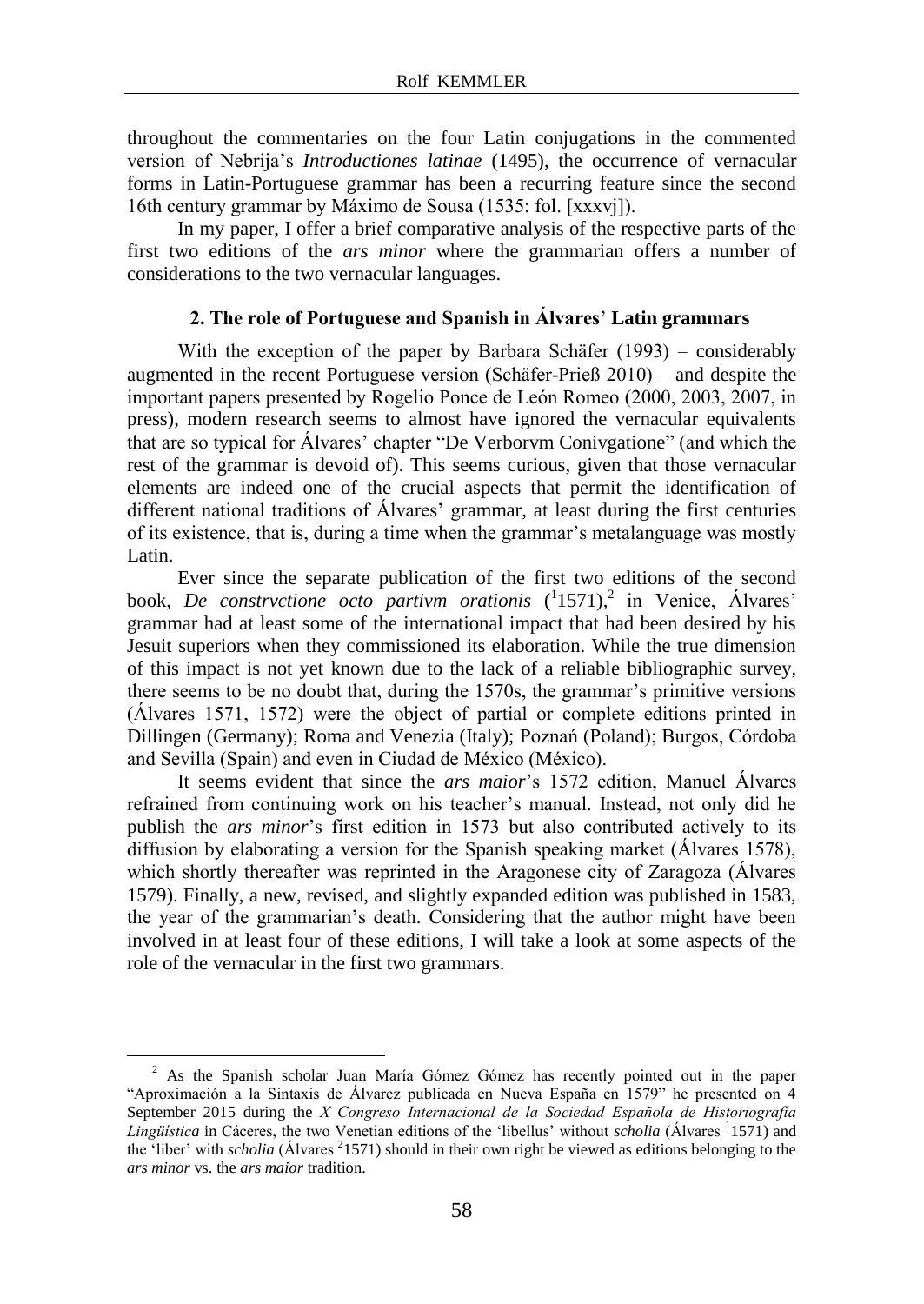### **2.1. Portuguese in the first** *ars minor* **(Álvares 1573)**

The first occurrence of the Portuguese vernacular in Álvares' *ars minor* can be found right at the beginning of the verb paradigms of the *verbum substantiuum.* 

For each conjugated form of the Latin irregular verb *sum*, *esse*, Álvares offers not only the Portuguese verb forms corresponding to the Portuguese infinitive 'ser' ('to be', in the permanent sense) but also 'estar' ('to be', in the transitory sense). Apart from the (quite irrelevant) occasional difference in 16th century spelling of some forms in relation to modern spelling ('he' for 'é', 'sam' for 'são', 'estaua' for 'estava', 'eramos' for 'éramos' but also 'Elle, Elles' for 'ele, eles'), the forms presented by Álvares are identical with those of modern Portuguese. It is, however, quite noteworthy that Álvares offers the complete set of personal pronouns that one would expect to find in a grammar of modern Portuguese<sup>3</sup>.

Whereas Álvares generally tends to reduce the *scholia* that can be found in the *ars maior*'s editions, in the beginning of the chapter on the Latin subjunctive of the *verbum substantiuum* we find a small number of new *scholia* that are exclusive to the editions of the *ars minor*<sup>4</sup>:

*In has voces exempli causa conuerterunt Præsens & Imperfectum verbi substantiui, accedentibus particulis Vt, Ne, & nonnullis alijs, interdum etiam Aduersatiuis coniunctionubus, vt Quanuis sim*, posto q[*ue*] seja. *Quanuis essem*, ainda que fosse*. Quod si particula, Cum, antecedat, non solùm Præteritum Perfectum, & plusquam perfectũ, sed etiam Præsens & Imperfectum necessariò ex Indicatiuo, aut Participijs ei supplenda sunt, qui Lusitanè velit loqui.* [...]

*Qua de re cogor paulo copiosius agere, quòd sciam multos primu aspectu interpretationis nouitate perculsum iri: deinde, vbi rem diligentius expederint, nobiscum esse facturos speramus. Cum sis vir bonus, neminem existimas esse improbum:* Como sois bom, pareceuos que ninguem he mao. *Cum sis fur, omnes tui similes esse suspicaris.* Como es ladram, sospeitas q[*ue*] todos o sam. *Cum esses fur, omnes tui similes esse suspicabaris.* Como eras ladram, sospeitavas que todos o eram. [...] (Álvares 1573: fols. 10 v–11 r).

After explaining the Latin subjunctive, Álvares proceeds to describe how he prefers Latin subjunctive sentences to be translated into Portuguese, offering a considerable number of examples. Even if he is not quite as explicit as in the *ars*  maior<sup>5</sup>, he considers constructions of *cum* (with its equivalent 'como', which

<sup>3</sup> Compare also Ponce de León Romeo (2002: 230).

<sup>4</sup> While the first edition of the *ars minor* quite obviously tries to cut back on these kinds of texts in the beginning of the subchapters containing the other conjugations, the two subchapters dedicated to the moods of the *verbum substantiuum* begin with mostly quite elaborate *scholia*: "*De modo Coniunctivo*" (Álvares 1573: fols. 10 v–12 r); "*De modo Potẽtiali & Permissiuo*, siue Concessiuo" (Álvares 1573: fols. 10 v–12 r) – the latter *scholion* does not consider the Portuguese language. Additionally, the paradigm of the different Latin infinitives is followed by an entire folio of the author's considerations upon what should have been the translation of these forms.

<sup>5</sup> Compare the beginning of the *ars maior*'s *scholion* dedicated to the subchapter "*Modus Coniunctiuus*" where Álvares (1974: fol. 13 r) could not be any clearer: "S*I Coniunctiuo præponatur particula Cum, eum Lusitani indicatiuo explicãt, exempli causa, Cum sim pauper, nemo amicitiam meã expetit*, Como sou pobre, ninguem deseja minha amizade. *Cum essem pauper, nemo amicitiam meam expetebat*, Como era pobre, &c. [...]. *Locutiones illæ*, Como seja, como fosse, & *aliæ eiusdem generis ijs, qui Lusitanè sciunt, minime probantur*".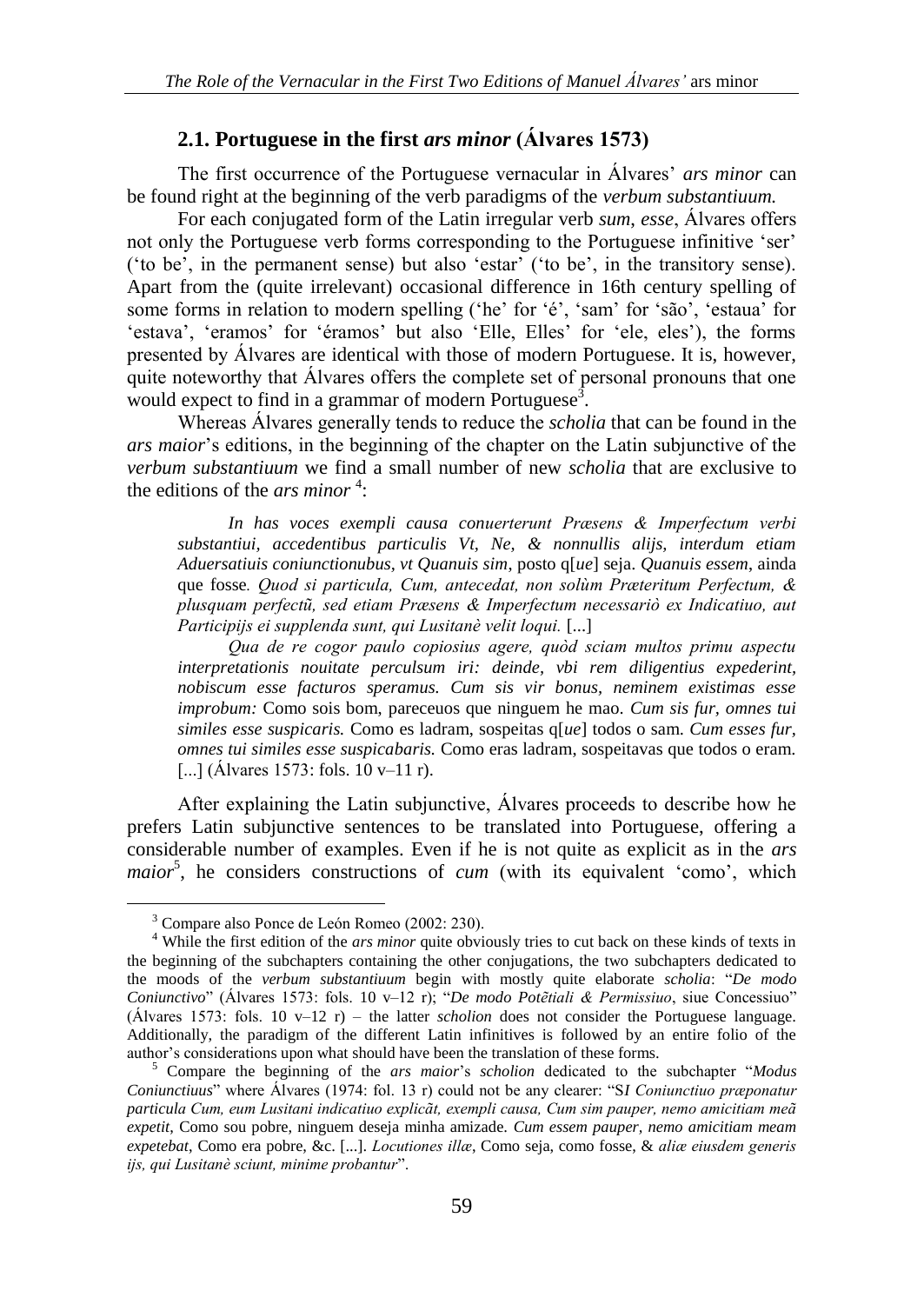requires no subjunctive but indicative in Portuguese). To make his point, he offers versions of his sample phrases in the Portuguese subjunctive, considering that anyone knowing this language would regard these constructions as anything else but what he considers a laughing stock. Further on, in the respective subchapter dedicated to the first conjugation, Álvares returns to the question of a vernacular equivalent of Latin sentences with *cum* (cf., Section 3.3).

Like its 1572 predecessor, the first *ars minor* consistently offers the Portuguese equivalent of all the verb forms in the paradigms of the *verbum substantivum* and the first conjugation (*amo*, *amare*). In the second (*doceo*, *docere*), third (*lego*, *legere*) and fourth conjugations (*audio, audire*) there are only short paradigms with an equivalent of the first person singular<sup>6</sup>:

Indicatiui præsens,

DOceo, *eu ensino*, Doces, docet. Pl. Docemus, docetis, docent (Álvares 1573: fol. 21 v).

Last but not least, both the irregular verbs ("*De verbis anomalis*"), namely, *possum* (*posse*)*, fero* (*ferre*)*, volo* (*velle*)*, nolo* (*nolle*)*, malo* (*malle*)*, edo* (*edere*)*, comedo* (*comedere*)*, fio* (*fieri*) and *dic, duc, fac* as well as *eo* (*ire*) and the defective verbs (*coepi, memini, novi, inquam, aio*) are not accompanied by any vernacular form.

#### **2.2. Spanish in the second** *ars minor* **(Álvares 1578)**

Having been published in Lisbon to be used by the Colleges of the Society of Jesus in Spain (cf., Ponce de León Romeo 2003, 2007: 2979–2981; Kemmler 2012), the 1578 *ars minor* must be regarded simultaneously as the second *ars minor* (in the sense that it continues the evolution of the author's primitive text) as well as the first manifestation of a separate Spanish tradition. As has been shown by Ponce de León Romeo (2003), the importation of the copies of the 1578 edition from Portugal to the Kingdom of Castile was forbidden due to an existing copyright that established a monopoly in favor of Nebrija's *Introductiones latinae*. As a result, the Spanish Jesuits opted for an edition printed in Zaragoza (Kemmler 2012), in the Kingdom of Aragón (which, while being a part of the Spanish Monarchy, continued existing until 1707). Considering that the 1579 print closely follows the earlier edition, while offering a different typeset, I will be concentrating on the text of the latter edition whose publication undoubtedly had been organized by the grammarian himself. The chapter on verb conjugation in the Spanish *ars minor* begins with the following *scholion*:

*COnuertimus Præteritum perfectum, Fui, in Hispanum duabus tantùm vocibus*  Yo fui, o he sido, propterea quòd præteritum Vue, vuiste, vuo, vuimos, vuistes, vuieron, *non videtur vsitatum hîc cùm Esse significat, excerpta tertia persona numeri singularis, qua Hispani etiam cùm de pluribus est sermo, vtuntur*: No vuo en Grecia hombre mas eloquente que Demosthenes. No vuo en Europa hombres mas eloquentes

<sup>&</sup>lt;sup>6</sup> During the first conjugation, Álvares (1974: fols. 15 r–21 v) offers marginal notes meant to exemplify the formation of the other tenses, as one can see in the case of the imperfect: "Amas, s, mutata in bam, fit amabam: sic Docebam" (Álvares 1974: fol. 15 r).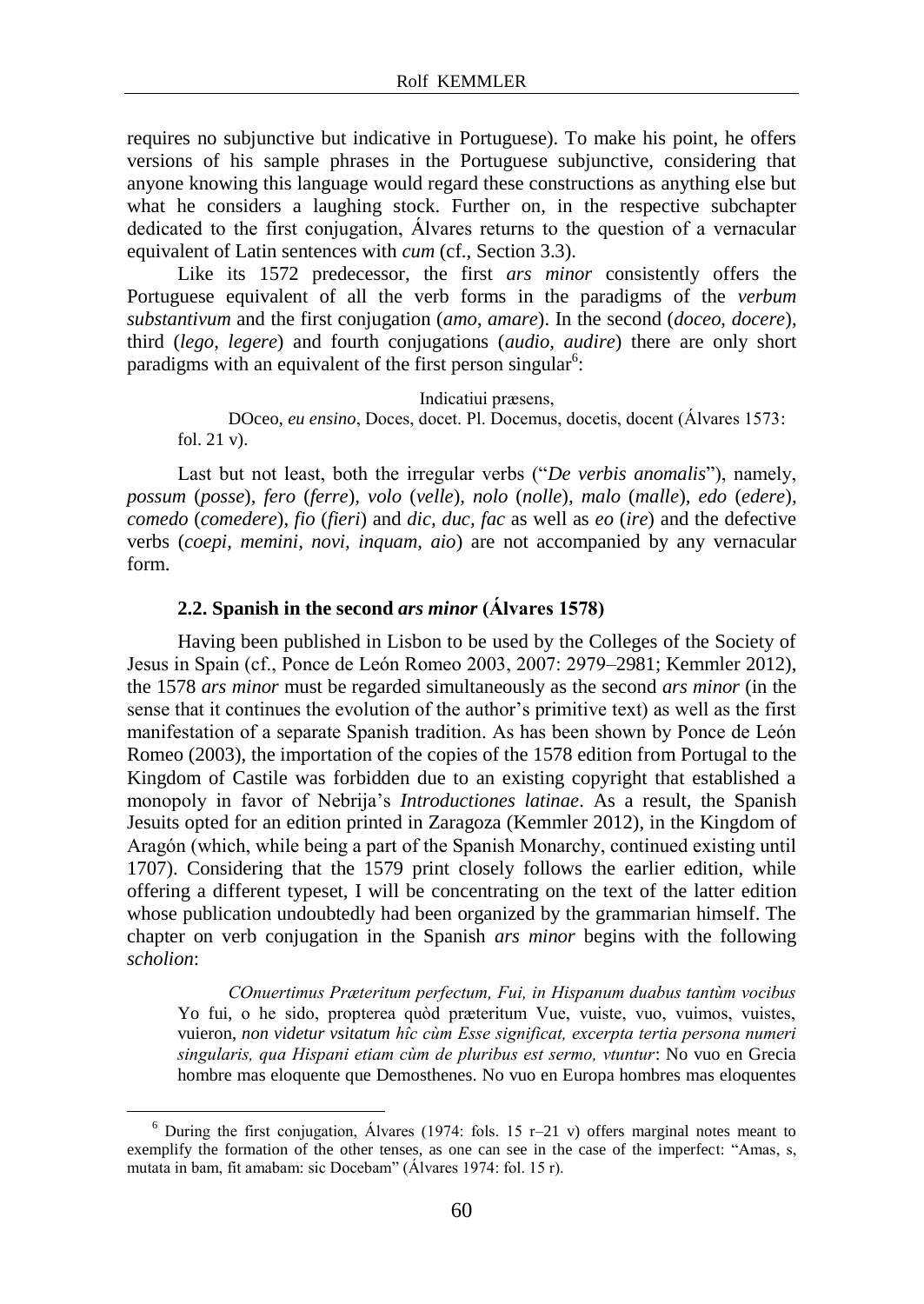que Ciceron y Demosthenes. *Cum verò Impetrare significat, integrum est*, Yo vue, tu vuiste, &c. del Rey vna rica libreria, *Vsurrpantur etiam personæ omnes, cùm Debere, significat*, Finalmente vue yo de hazer por mi, lo que no he podido por mis amigos, *Præterea Participium* Sido, *quo Hispana lingua alioqui non parum & ornatur, & augetur, cum nulla harum significationum videtur locum habere aut certe raro: amat enim potius, cum iungitur huic verbo, tempus præsens, & imperfectum* He, has, &c. *præsens Indicatiui* Aya, ayas, &c. *præsens Coniuntiui:* Auer, *Infiniti:* Auia, auias, &c. *imperf. Indicatiui:* Vuiesse, o vuiera, *imperfectum Coniunctiui: item futurum Indicatiui*, Aure: *& Coniunctiui*, Como yo vuiere sido (Álvares 1578: fol. 13 v)<sup>7</sup>.

Since the reality of the Spanish language knows not only one perfect tense in the indicative but two, namely, the perfect and the preterite (known in modern Spanish grammar as 'pretérito perfecto compuesto' and 'pretérito perfecto simple', cf., RAE / AALE 2010: 51), Álvares offers a quite elaborate explanation of what would be the equivalent of the Latin *Praeteritum perfectum*. In addition to the explanation of the use of 'haber' in conjugated or composite verb forms, Álvares considers the use of the third person singular with the existential meaning 'there was' (*vuo,* 'hubo'), a possessive meaning of the full verb, as well as its use in the periphrastic construction denoting obligation or necessity ('haber de' + infinitive). As a consequence of these considerations, Álvares (1578: fol. 14 r) regularly lists both Spanish tenses, as can be seen in "*Yo fui, o he sido*" as the equivalent of the Latin perfect tense form 'fvi'.

Without taking into account the understandable orthographic divergence between the 16th century grammar and modern Spanish orthography, the only observation of significance is the use of the demonstrative pronouns *Aquel, Aquellos*  for the third person singular and plural instead of the forms 'él / ella / ello' and 'ellos / ellas' used by modern Spanish grammar.

Similar to what we have seen before, the subchapter on the subjunctive mood in the Spanish *ars minor* also has a preface meant to explain the Spanish subjunctive. This *scholion* occupies about three folios (Álvares 1578: fols. 16r–17 v). Next to some text that can be regarded as a reproduction of the earlier edition, most of this *scholion*'s text is new and entirely dedicated to the Spanish linguistic reality. While this text is quite important but cannot be reproduced in this paper for reasons of space, the introduction of the following, wholly new subchapter is particularly noteworthy, as the grammarian dedicates himself to explaining the Spanish solution of the Latin subjunctive in subordinate clauses following the conjunctions *ut, ne, quod, quamvis, licet, si, nisi* (and others):

¶De Coniunctivi propriis vocibus Hispanis,

*Habent etiam tempora Coniunctiui voces suas Hispanas, vt paulò antè diximus, antecedentibus particulis Vt, Ne, Quòd, Quanuìs, Licèt, Si, & aliis nonnullis. Nunc te togo, vt sis liberalis: olim ne esses prodigus, rogabam:* Agora te ruego que no seas liberal, los años passados te rogaua que no fuesses prodigo. *Haud equidem miror,* 

 $<sup>7</sup>$  In a normalized version, part of this prefatory commentary to the Álvares' chapter on verb</sup> conjugation is reproduced by Ponce de León Romeo (2000: 247). Quite obviously, the verb forms printed with an initial <vu-> in the Spanish *artes minores* are graphic variants of the auxiliar 'haber' ('hube, hubiste, hubo, hubimos, hubisteis, hubieron').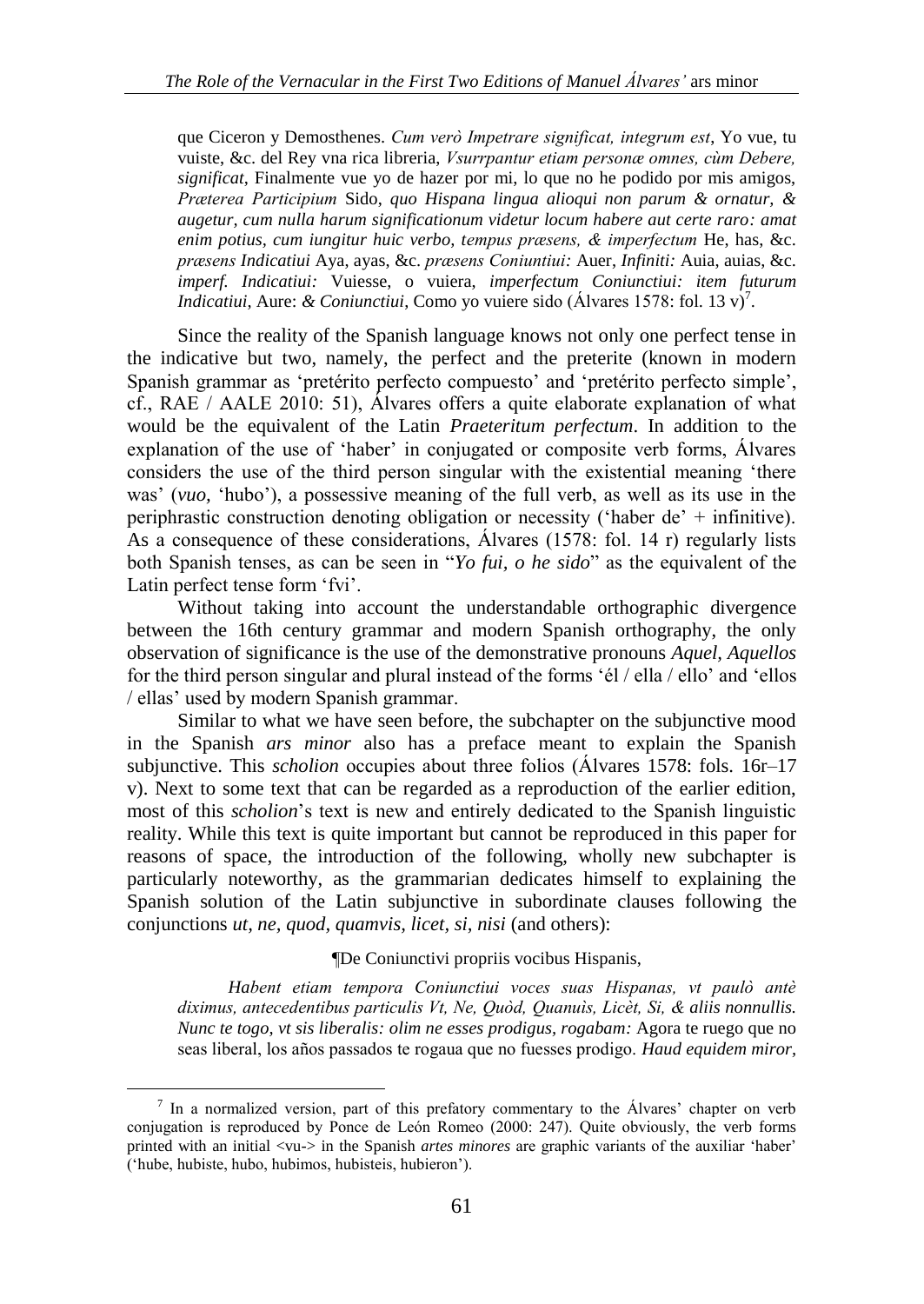*quòd tandiu fueris agrotus, qui medicamenta respueris:* No me marauillo que ayas estado tanto tiempo enfermo, pues del todo diste de mano a las medicinas. *Quas de me sumpsisset pœnas pædagogus, nisi illi anteà fuissem adeo familiaris!* Que castigo vuiera hecho en mi el ayo, sino vuiera sido antes tan su amigo. *Si fueris modestus, & summis & infimis eris gratissimus:* Si fueres modesto, contentarás mucho assi a grandes, como pequeños. *Quid respondeas patri, si hoc etiam tempore cessator, vt anteà fueris?* Que tienes de responder a tu padre, si tambien en este tiempo vuieres sido descuidado, como en el passado. *Selegimus Quanuìs coniunctionem præ cæteris, quòd omnia tempora recipiat, vno futuro excepto, in cuius locum* Si *substituimus. Illud tandem te admonitum velim, coniunctionem Hispanam* Aun*, etiam Indicatiuum postulare, idq*[ue] *ferè orationis initio. Qnanuis* [sic!] *sim pauper, nihil tamen, Deo gratia, mihi deest*: Aunque soy pobre, nada, a Dios gracias, me falta. *Quanuis essem pauper, nihil tamen, Deo gratia, mihi deerat:* Aunque era pobre, &c. *In medio verò orationis potiùs Subiunctiuum sibi uendicat.*

A nadie perdona, aunque sea su hermano.

A nadie perdonaua, aunque fuesse su hermano.

A nadie perdonara, aunque fuera su hermano (Álvares 1578: fols. 18 v–19 r).

With a considerable number of example sentences, Álvares shows the equivalent vernacular subjunctive for some Latin subordinate clauses, namely, purpose clauses (*ut, ne*), concessive clauses (*licet, quamvis*), causal clauses (*quod*) and conditional clauses (*si, nisi*). In this context, Álvares chooses to mention the term *subiunctiuum* as a synonym of the more frequent term *coniunctiuum*. Since he normally uses the latter term, one cannot help but notice that the Spanish term 'subiunctiuo' is already mentioned by Nebrija (1495: fol. 13 r) and later on as 'Subiunctiuo modo' in the Spanish Anonymous (1555: [XLVIII]) grammar, that is, similar to the way modern Spanish grammar prefers the term 'subjuntivo' to represent one of the three moods (RAE / AALE 2010: 7 *et passim*). Considering the sample equivalent "*Aunque yo aya sido*" for 'qvanuis fuerim' that can be found under the title "Coniunctiui propriæ voces Hispanæ", one cannot help but state that, again, it comes close to what one would expect in a modern Spanish grammar.

The 1578 edition offers a considerable number of smaller additions in relation to the primitive version of Álvares (1573). However, one of the most noteworthy changes is the treatment of the supines (Álvares 1578: fols. 50  $v-51$  r) and the deponent verbs to which he adds new content that might be regarded as new subchapters. In the subchapters "Declinatio verbi deponentis" (*uti*) and "Declinatio verbi communis" (*dimetior, dimetiri*), Álvares (1578: fols. 51 r-55 v) offers at least one Spanish equivalent of the respective first forms. Finally, among the irregular verbs, Álvares (1578: fols. 55 v-58 v) changes the sequence, beginning with *sum* (*esse*)*,* followed by *comedo* (*comedere*)*, eo* (*ire*) and the defective verbs with Spanish equivalents (*memini, novi, odi, coepi*). Under the subtitle "*De verbis anomalis*", he offers the equally irregular verbs, *possum* (*posse*)*, fero* (*ferre*)*, volo* (*velle*)*, nolo* (*nolle*)*, malo* (*malle*), *dic, duc, fac* and *fio* (*fieri*) as well as the defective verbs, *inquam* and *aio*. Like the earlier edition, the chapter on verb conjugation ends with the subchapter "De verborum Impersonalium declinatione". Here, the sole divergence taking place between the two editions is the substitution of the references to the Portuguese language by references to Spanish; consequently, the Portuguese examples are replaced by Spanish ones.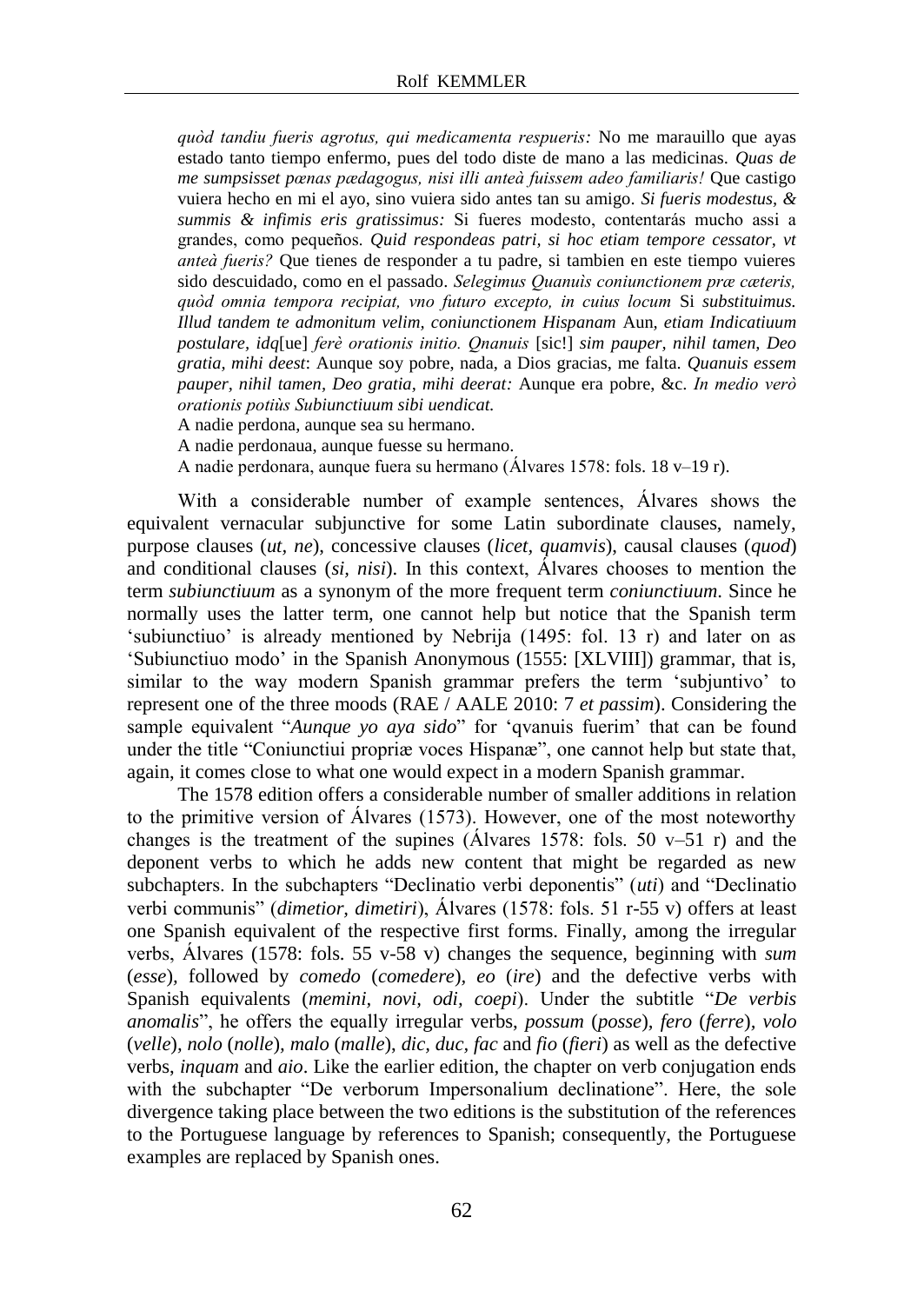## **2.3. Portuguese and Spanish compared in the two editions**

Without considering this practical didactic question in the *ars maior*, Álvares first offers somewhat elaborate considerations upon the vernacular equivalent of the Latin *cum* clauses from the *ars minor*'s first edition and beyond. The changes occurring in the latter edition can be safely attributed to the author's desire to target a different public. To illustrate this point, I have opted to reproduce the initial paragraphs of the commentary, which serve to preface the list of occurrences and examples, while reproducing only one example in each category:

| Álvares (1573: fols. $16 v-17 r$ )            | Álvares (1578: fols. $25 v-26 v$ )            |
|-----------------------------------------------|-----------------------------------------------|
| Suprà dictum est, quo pacto Cõniunctiuus,     | SVpra dictum est, quo pacto Coniunctiuus,     |
| accedênte particula Cum, in Lusitanum         | accedente particula Cum, in Hispanam          |
| conuerteretur: vbi præcipuè substãtiui verbi  | conuerteretur: vbi præcipuè Substantiui verbi |
| exemplis vsi sumus: nunc etiam aliorum        | exemplis vsi sumus. Nunc etiam aliorum        |
| verborum exepla ponenda sunt, vt voces        | verborum exempla ponenda sunt: vt voces       |
| Lusitanas, quæ è regione respondent, maximè   | Hispanas, quæ è regione respondent, maxime    |
| Latinis temporibus conuenire ostendamus.      | Latinis temporibus couuenire [sic!]           |
| Coniunctiuus aliorum verborum, accedête       | <i>ostendamus.</i>                            |
| particula, Cum, in Lusitanum conuertitur, vel | Coniunctiuus aliorum verborum, accedente      |
| per indicatiuum, vel per Gerundium tantûm,    | particula Cum, in Hispanum conuertitur, vel   |
| vel per Gerundium & Verbum, vel per           | per Indicatiuum, vel per Gerundium vnum       |
| Gerũdium simul & Participium, vel per         | tantùm, vel per duplex, vel per Gerundium     |
| Indicatiuum & Participium, vel per solum      | simul & Participium, vel per Indicatiuum &    |
| Participium                                   | Participium, vel per solum Participium        |
| Per Indicatiuum,                              | Per Indicatiuum.                              |
| Cum te pater tuus vehementer amet,            | Cum te pater tuus vehementer amet,            |
| absentiam tui fert acerbissime: Como vosso    | absentiam tui fert acerbissimè: Como          |
| pay vos quer tanto, sente muyto vossa         | vuestro padre os queria tanto, sentia mucho   |
| absencia.                                     | vuestra ausencia.                             |
| Per Gerundium,                                | Per Gerundium vnum tantùm,                    |
| Patrẽ tuum fugis: cũ te vnice amet? Fugijs    | Patrem tuum fugis: cùm te vnice amet?         |
| de vosso pai, querendouos elle tanto como     | Huys de vuestro padre, queriendo os el        |
| se não teuera outro.                          | tanto, como si otro no tuuiera?               |
|                                               | Per Gerundium duplex;                         |
|                                               | Cùm has ad te literas exararem, redditæ       |
|                                               | mihi sunt tuæ: Estando escriuiendo esta       |
|                                               | carta, recebi la tuya.                        |
|                                               | Mortuus est repentinò, cùm de morte           |
|                                               | disputaret: Murio de repente, estando         |
|                                               |                                               |

With the exception of insignificant changes in accentuation and punctuation, it seems evident that the only real change in the prefatory text is the substitution of the three words referring to the Portuguese language (*Lusitanum,* etc.) by those referring to Spanish (*Hispanam,* etc.).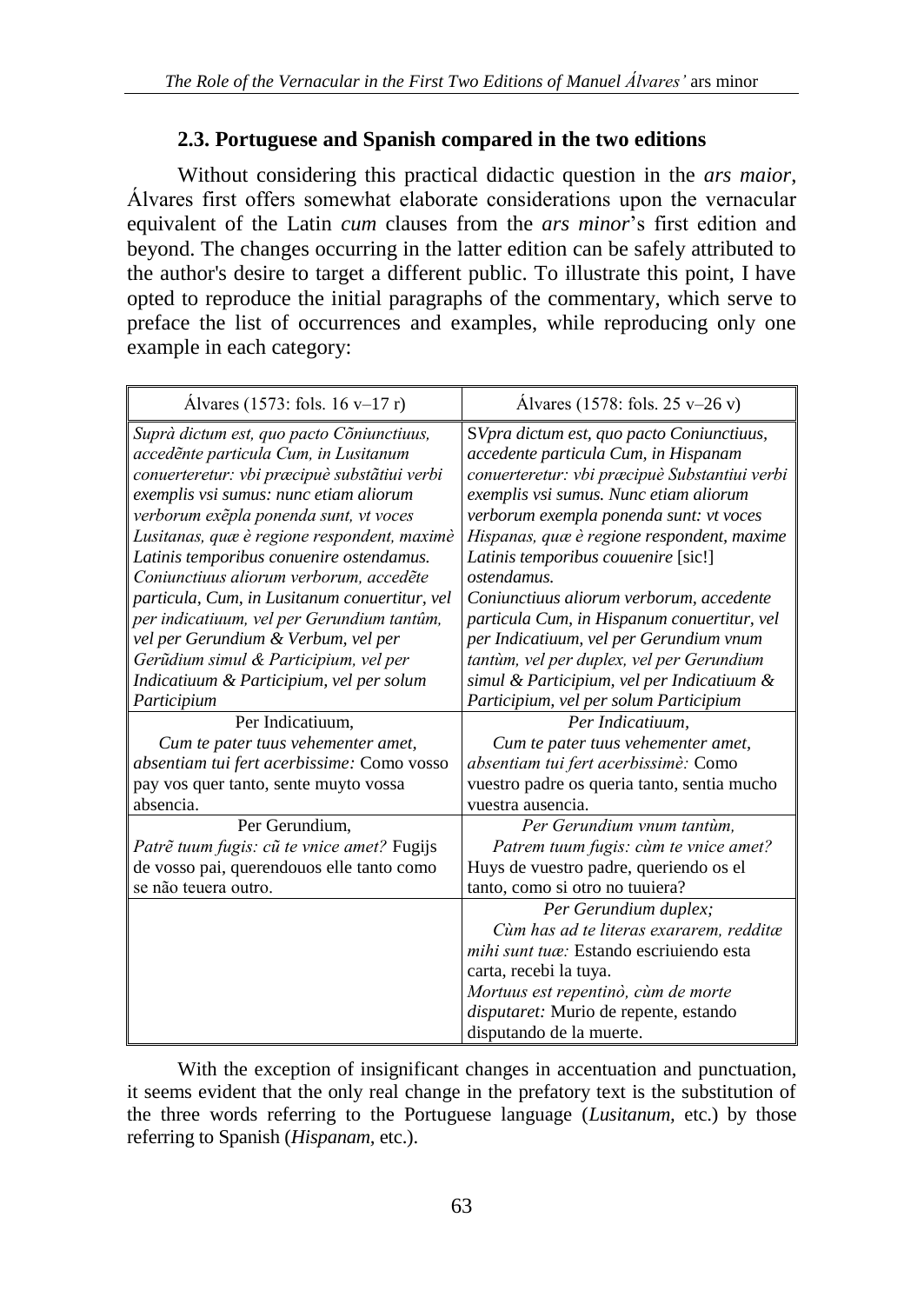With these examples – and without entering into the theory of their formation – the grammarian makes an effort to describe the equivalents of the Latin *cum* clauses in Portuguese and Spanish. It is more noteworthy than in other *loci* that here his point of view is not merely that of a Latin grammarian, but that of a Latin teacher who is determined that his students gain an understanding of these clauses and how to translate them. By dividing the examples into 'solution classes', Álvares also separates the four types of cum clauses. Thus, he proposes the following translations:

1) '*cum* temporal' ― "Per Gerundium & Participium";

2) '*cum* circumstancial' ― "Per Gerundium & Verbum", "Per Indicatiuum & Participium", "Per Indicatiuum & Participium" and "Per solum Participium";

3) '*cum* causal' ― "Per Indicatiuum";

4) '*cum* concessive' or 'cum adversative' — "Per Gerundium";

Belonging to the second of the above mentioned groups, the category "Per Gerundium duplex" is newly introduced by Álvares (1578). This is not at all surprising as sentences with a double gerund do occur in Spanish (and might have been even more frequent in the author's time). While in Portuguese such a construction may not be impossible (having even been suggested by the 18th century grammarian Jerónimo Soares Barbosa, cf., Coelho 2013: 458), the gerund is quite less often used in European Portuguese (whereas the Brazilian variant of the Portuguese language tends toward a regular use of the gerund).

#### **3. Conclusion**

Similar to what may be observed in previous Latin-Portuguese grammars, the Portuguese Renaissance grammarian Manuel Álvares consistently used Latin as the metalanguage of his grammars. Quite obviously, the use of Portuguese equivalents in Álvares' chapter "De Verborvm Conivgatione" ever since the publication of the first *ars maior* in 1572, cannot be regarded as an achievement of the Madeiran grammarian but, instead, should be understood as a reflex of a tradition which (in Portugal) goes back to Máximo de Sousa's *Institutiones* (1535).

The brief study of Portuguese in the first edition of the *ars minor* permits me to state that Álvares (1573) not only offers vernacular equivalents in some parts of the verb paradigms but also in some of his *scholia*. The Portuguese paradigms themselves offer purely 16th century Portuguese forms, which remains true, even if other constructions today might seem archaic. Contrary to previous Latin-Portuguese grammarians, Álvares spent considerable effort on the completion of the paradigms and the elaboration of new *scholia* for the *ars minor*. While some of these commentaries simply offer explanations of Latin linguistic questions, most of these *scholia* were elaborated explicitly for the *ars minor*.

Having been printed in Lisbon, the second *ars minor* (Álvares 1578) might seem like a paradox, as its vernacular equivalents and commentaries refer to Spanish and not Portuguese. Due to the research of Rogelio Ponce de León Romeo, it has become a well-known fact that this edition was produced for an exportation to Spain; this characteristic, after all, is not too surprising. With a considerable number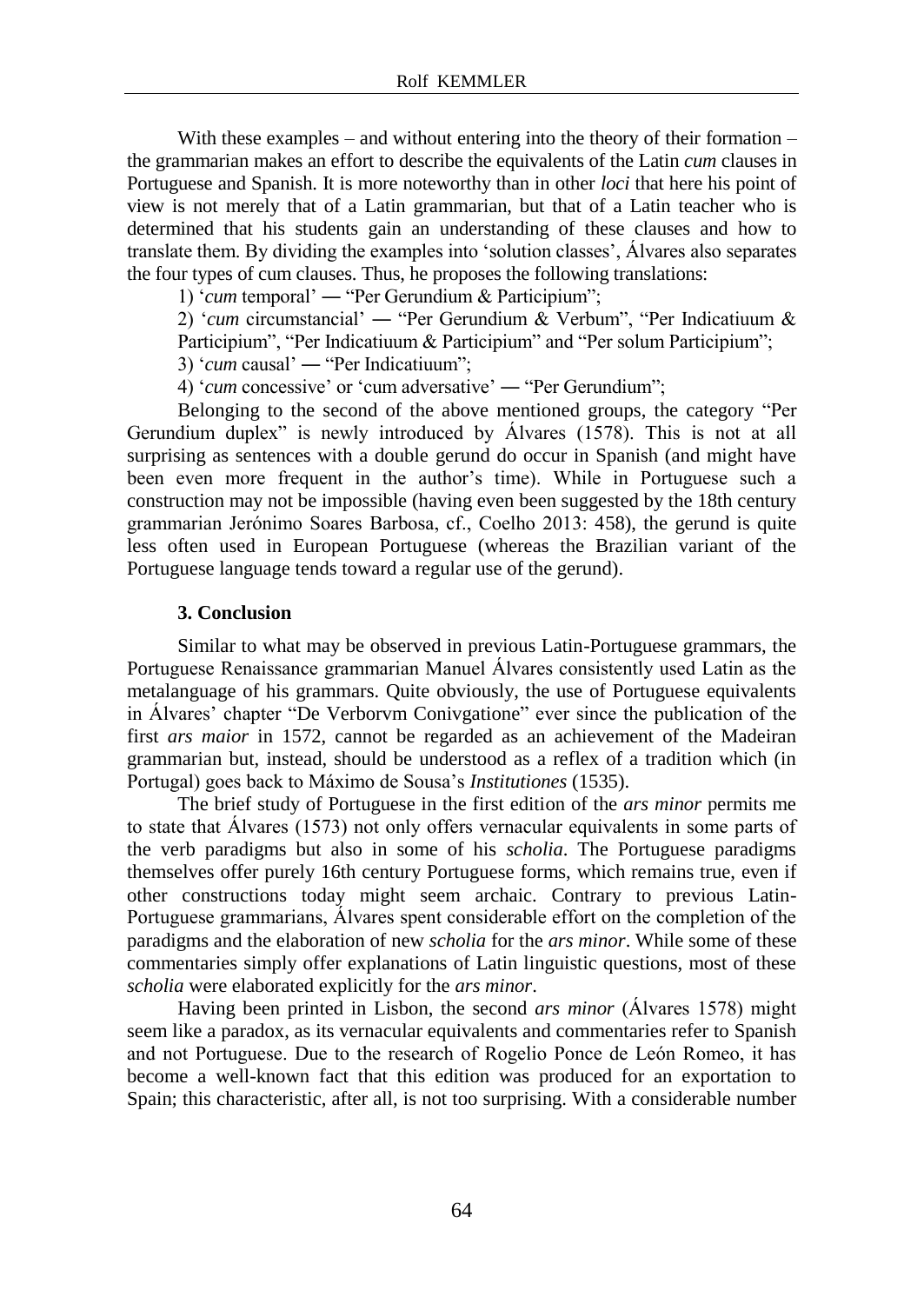of new commentaries and even new subchapters, this edition was, indeed, considerably revised by Manuel Álvares himself, who also oversaw its printing.<sup>8</sup>

The texts I have showed in the present paper clearly show Álvares' concerns about enabling the Portuguese and the Spanish students that were to use the respective grammars to understand some of the more peculiar topics of Latin grammar. The quite frequent use of the verb form *conuerterunt* one finds along these *scholia* indicates that especially his commentaries on the vernacular equivalents of Latin forms or constructions are linked to the scholarly practice of translating Latin text into the vernacular (which today still constitutes the classic approach to understanding and reading Latin texts).

While the nature of Álvares' Latin *scholia* (or commentaries) with or without Portuguese or Spanish example words or sentences is quite evident, the same cannot be said about the paradigms themselves. While Ponce León Romeo (in press) consistently prefers talking about 'translations' when referring to the paradigms of the early Latin-Portuguese grammarians, both the quality and the regularity of the paradigms in Álvares' *artes minores* (together with the aforementioned commentaries on vernacular solutions for Latin constructions) lead me to view Álvares' 'bilingual paradigms' and commentaries as an immediate precursor of the 17th century innovative tradition that firmly introduced Portuguese as a metalanguage of Latin-Portuguese grammars (cf. Sanches 2008).

### **Bibliography**

- Anonymous 1555: *Vtil, y breve Institution, para aprender los principios y fundamentos de la lengua Hespañola*. *Institution tresbrieue & tresutile* [sic!]*, pour aprendre les premiers fondemens, de la langue Espagnole*. *Institutio breuissima & vtilissima, ad discenda* / *prima rudimenta linguæ Hispanicæ*. Lovanii, Ex officina Bartholomæi Grauii.
- Álvares <sup>1</sup> 1571: Manuel Álvares, *De constrvctione octo partivm orationis, Emanuelis Alvaris Lusitani e Societate Iesv libellus: Nunc primum in lucem editus.* Venetiis, Apud Michaelem Tramezinum.
- Álvares <sup>2</sup> 1571: Manuel Álvares, *De constrvctione octo partivm orationis liber, Emanuelis Alvaris Lusitani e Societate Iesv: Cum explicationibus auctoris eiusdem.* Venetiis, Apud Michaelem Tramezinum.
- Álvares <sup>1</sup> 1572: Manuel Álvares, *Emmanvelis Alvari è Societate Iesv de institvtione grammatica libri tres.* Olyssippone, Excudebat Ioannes Barrerius Typographus Regius. [= *ars maior*]
- Álvares <sup>1</sup> 1573: Manuel Álvares, *Emmanvelis Alvari è Societate Iesv de institvtione grammatica libri tres.* Olyssippone, Excudebat Ioannes Barrerius Typographus Regius. [= *ars minor*]
- Álvares 1578: Manuel Álvares, *Emmanvelis Alvari è Societate Iesv de institvtione grammatica libri tres.* Olysippone, Excudebat Ioannes Riberius, expensis Ioannis Hispani Bibliopolæ*.*
- Álvares 1579: Manuel Álvares, *Emmanvelis Alvari è Societate Iesv de institvtione grammatica libri tres.* Caesaravgvstae, Excudebat Ioannes Alteraque*.*

<sup>&</sup>lt;sup>8</sup> As a matter of fact, the copy of Álvares (1578) I have been using happens to be his personal copy with autograph manuscript annotations (Biblioteca Pública de Évora, call number 'Século XVI 552').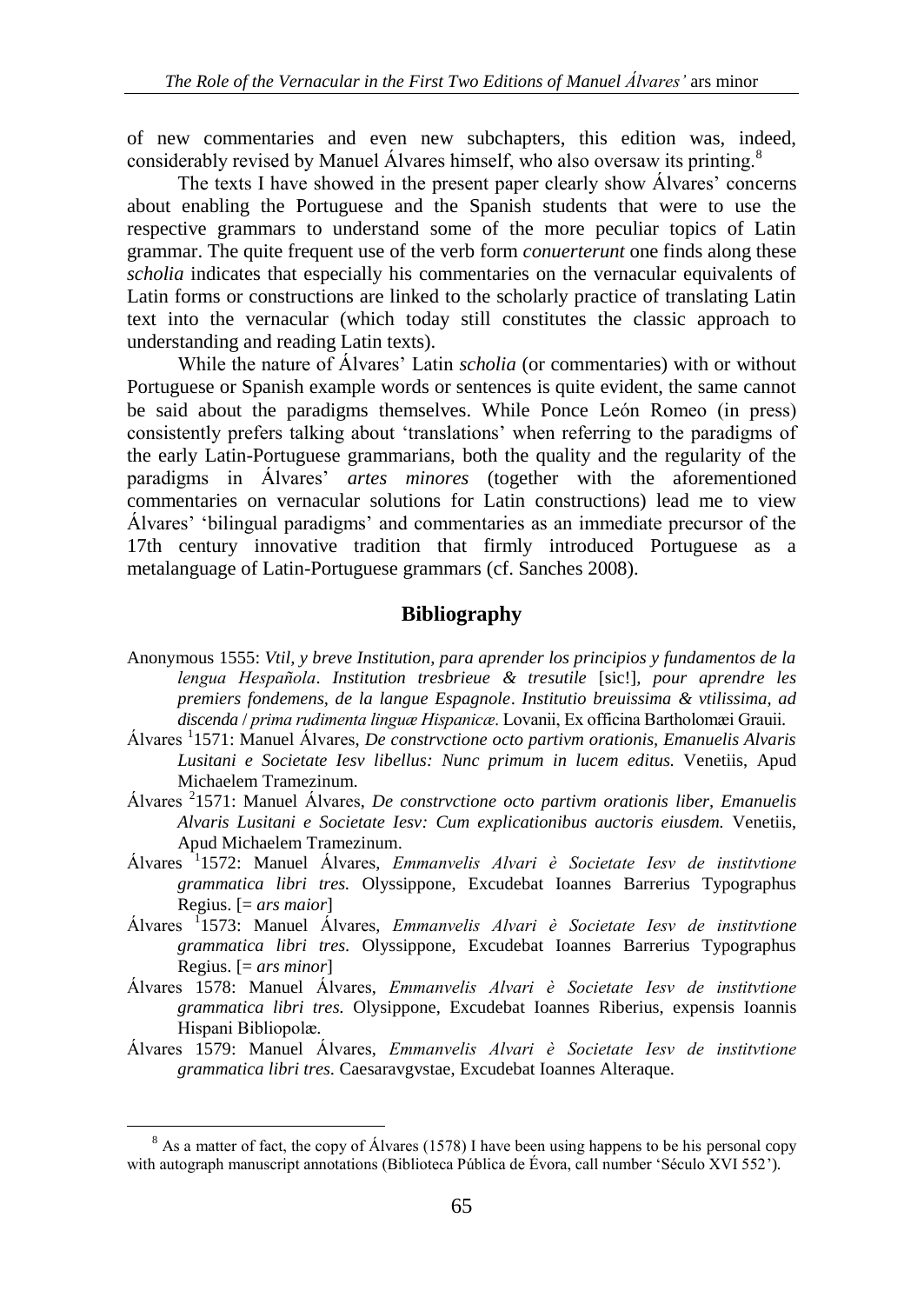- Álvares 1583: Manuel Álvares, *Emmanvelis Alvari è Societate Iesv, de institvtione grammatica libri tres.* Olysippone, Excudebat Antonius Riberius, expensis Ioannis Hispani Bibliopolæ*.*
- Álvares 1974: Manuel Álvares, *Gramática Latina: Fac-símile da edição de 1572.* Com introdução do Dr. J[osé] Pereira da Costa. Funchal, Junta Geral do Distrito Autónomo do Funchal.
- Coelho 2013: Sónia Catarina Gomes Coelho, *A Grammatica Philosophica da Lingua Portugueza de Jerónimo Soares Barbosa: Edição crítica, estudo e notas*. Vila Real, Universidade de Trás-os-Montes e Alto Douro; Centro de Estudos em Letras (Coleção Linguística; 10).
- Dickey 2008: Eleanor Dickey, *Ancient Greek Scholarship: A Guide to Finding, Reading, and Understanding Scholia, Commentaries, Lexica, and Grammatical Treatises: From their beginnings to the Byzantine period*. Oxford, New York, Oxford University Press (American Philological Association Classical Resources Series).
- Kemmler 2012: Rolf Kemmler, "La participación personal del gramático Manuel Álvares en la difusión de los *De institutione grammatica libri tres* en España", in *Historiografía lingüística: líneas actuales de investigación*. Ed. por Elena Battaner Moro, Vicente Calvo Fernández & Peña Palma. 2 vols., Münster, Nodus Publikationen: 512–524.
- Kemmler 2013: Rolf Kemmler, "Para uma melhor compreensão da história da gramática em Portugal: a gramaticografia portuguesa à luz da gramaticografia impressa latinoportuguesa nos séculos XV a XIX, in *Veredas: Revista da Associação Internacional de Lusitanistas,* 19: 145–176.
- Kemmler 2015: Rolf Kemmler, "The first edition of the *ars minor* of Manuel Álvares' *De institvtione grammatica libri tres* (Lisbon, 1573)", in *Historiographia Linguistica,* 42/1: 1–19.
- Morwood 1999: James Morwood, *A Latin Grammar*. Oxford, New York, Oxford University Press.
- Nebrija 1495: Elio Antonio de Nebrija, *Introductiones Latinae*. Impressum Salmãnticæ anno M.cccc. xcv. absolutum pridie calendas octobres [sic!].
- Nünlist 2009: René Nünlist, *The Ancient Critic at Work: Terms and concepts of literary criticism in Greek scholia.* Cambridge, New York, Melbourne, Madrid, Cape Town, Singapore, São Paulo, Cambridge University Press.
- Ponce de León Romeo 2000: Rogelio Ponce de León Romeo, "Las propuestas metodológicas para la enseñanza del latín en las escuelas portuguesas de la Compañía de Jesús a mediados del siglo XVI", in *Cuadernos de Filología Clásica: Estudios latinos,* 19: 233–257.
- Ponce de León Romeo 2002: Rogelio Ponce de León Romeo, "Textos gramaticales jesuíticos para la enseñanza del latín en Portugal: el *De constructione octo partium orationis* (Coimbra 1555)", in *Cuadernos de Filología Clásica: Estudios latinos,* 22: 211–253.
- Ponce de León Romeo 2003: Rogelio Ponce de León Romeo, "La difusión de las artes gramaticales latino-portuguesas en España (siglos XVI–XVII)», in *Península: Revista de Estudos Ibéricos,* 0: 119-145
- Ponce de León Romeo 2007: Rogelio Ponce de León Romeo, "El *Álvarez* trasladado: el romance en las ediciones quinientistas portuguesas, castellanas y catalanas de los *De institutione grammatica libri tres* (Lisboa 1572) de Manuel Álvares S. I.", in *Actas del VI Congreso de Lingüística General (Santiago de Compostela, 3–7 de mayo de 2004),* ed. por Milagros Fernández Pérez, Madrid, Arco Libros. 2975–2985.
- Ponce de León Romeo 2015: Rogelio Ponce de León Romeo. "Os verbos impessoais na gramaticografia latino-portuguesa (1497–1552)", in *Lusofone SprachWissenschafts-Geschichte II*. Hrsg. von Rolf Kemmler, Barbara Schöntag Schäfer-Prieß & Roger Schoentag. Tübingen, Calepinus Verlag: 212–232.